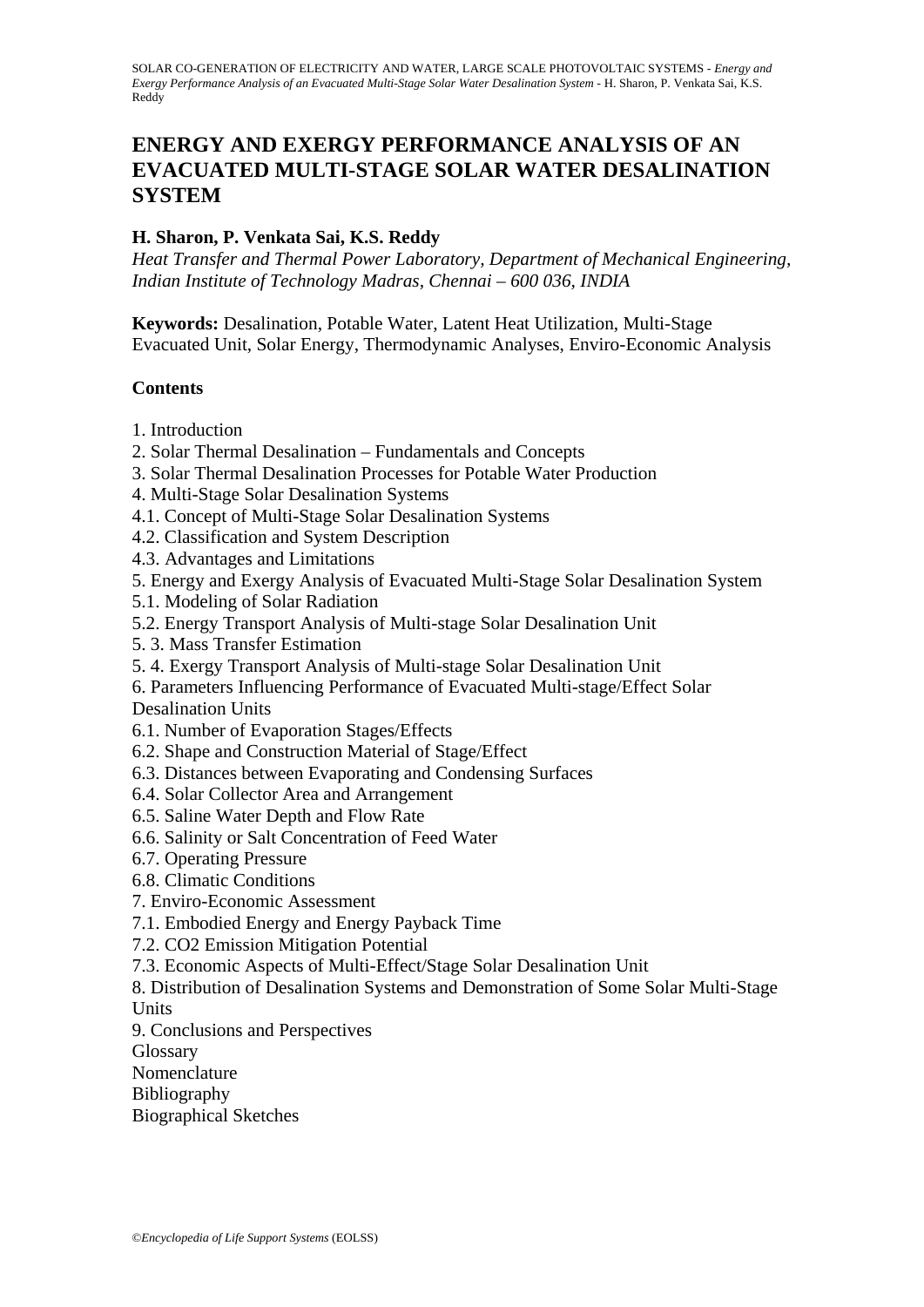### **Summary**

Potable water is an essential requirement for the survival of humanity and other forms of life on our planet. It is indispensable in industry, agriculture, animal husbandry and other socioeconomic activities. The total stock of water on our planet is constant and the fresh water part in it is too small to meet the needs of these sectors. Fresh water production from saline water is an effective solution. Several desalination technologies have been developed and applied over the years. However, certain disadvantages of the existing processes such as high energy consumption, negative impacts on aquatic life, and emissions affecting the environment have been realized. It was also found that transportation of desalinated water from the large scale centralized desalination units based on these technologies to remote and rural locations is also expensive. Considering the abundance of solar energy in rural, remote, coastal, arid and semi-arid zones of the globe, decentralized renewable energy powered desalting units are highly preferable to bring down these costs. Low distillate production and low efficiency of simple solar stills motivated the development of active multi-effect/stage solar desalination units, which have the capability to meet small to medium scale potable water requirements at reduced costs.

In this chapter, various concepts, types and methods of solar energy driven desalination processes to improve productivity of solar desalting units are introduced. The focus of this work is to present the principles, thermodynamic analysis, heat and mass transfer phenomena and discuss the influence of certain parameters on the performance of some multi-stage solar desalination processes in detail. An assessment of performance in terms of technology and economics of multi-stage solar desalination units is made here relative to other units to justify their superiority and/or viability.

# **1. Introduction**

Water is one of the most abundant and precious resources covering three fourth of the earth's surface. Nearly, 97.0% of it is salt water and the remaining 3.0% only is fresh water which is distributed across the globe in rivers, lakes, ground water, glaciers and ice caps (at poles). Around 70.0% of this 3.0% fresh water is in the form of glaciers, permanent snow cover, ice and permafrost. Although ground water has a share of 30.0% of the total fresh water, most of this is hard to get. Rivers and lakes contain only 0.25% of the total fresh water reserve (Al-Ghamdi et al, 2014). Due to increase in population, urbanization, inadequate rainfall and increased ground water salinity, depletion of fresh water reserves is increasing rapidly in recent decades. In developing countries, 90.0% of wastewater is directly released into rivers and other water streams polluting freshwater bodies (Eltawil et al, 2009). Many regions on earth are facing shortage of potable water especially in the northern parts of Africa, Middle East and many parts of highly populated India (Shatat et al, 2013). These regions struggle to balance the depleting fresh water resources with the increasing demands of rising population. It is expected that global population will rise to 10.0 billion by 2050 from the present value of 7.7 billion (Berenguel-Felices et al, 2020). United Nations Organization has estimated that nearly 1800 million people around the world will be under severe water scarcity by 2025.This has led to search for other alternative sources of fresh water of which treatment of abundant sea water reserves appears as a viable option. Hence, desalination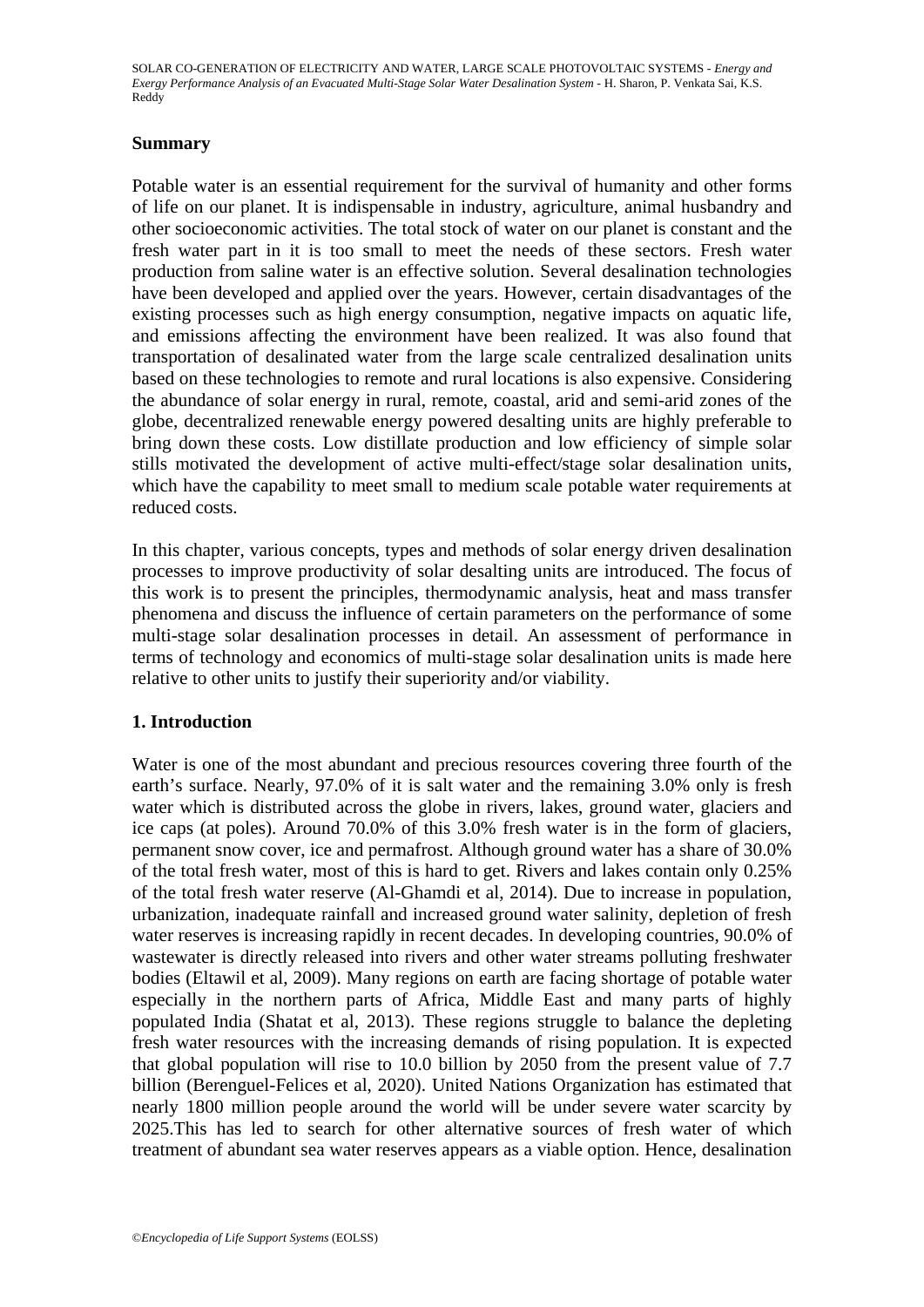of sea water is a major option for fresh water production in coastal regions to tackle fresh water scarcity.

Desalination is widely adopted in regions of Middle East, Africa, Asia, Europe, North America, South America, Central America and Australia (Sharon and Reddy, 2015a). The most common desalination technologies are multi-stage distillation, multi-effect distillation, reverse osmosis, vapour compression and electro-dialysis. These desalination technologies require huge amounts of energy for operation and are conventionally powered by fossil fuels. It has been estimated that to produce 13.0 million  $m<sup>3</sup>$  of potable water per day there is a requirement of 130.0 million tons of oil per year (Eltawil et al, 2009). The developing and under-developed nations cannot not afford budgets for such energy requirements due to lack of fossil fuel resources or due to their economic situation in which they often import fossil fuels for their other activities. With fossil fuels burnt for desalination, environmental pollution is a growing concern due to the threat of global warming and greenhouse gas emissions which affect life on this planet very significantly. Generally, the world's arid regions have a great potential for renewable energy and at present nearly 60.0% of major cities around the globe are located in coastal zones with about 40.0% of global population living within 100.0 kilometres of the coast due to various economic benefits (Baztan et al, 2015). Therefore, renewable energy powered desalination technologies is a potential option to compensate for the fresh water deficiency in these regions. Renewable sources of energy - solar, wind and geothermal are common. Among these, solar energy holds nearly 57.0% of renewable energy powered desalination market (Sharon and Reddy, 2015a). With the extensive research carried out in solar powered desalination technologies, these processes are evolving into energy efficient and highly economic option for tackling water scarcity. Solar based desalination technologies also mitigate greenhouse gas emissions which is a serious issue with fossil fuel based processes.

### **2. Solar Thermal Desalination – Fundamentals and Concepts**

Desalination refers to the removal of salts from saline/sea water. In a desalination process, fresh water is the main product and salt/concentrate is the by-product. Seawater is abundant and is mostly used as feed in desalination plants for producing potable water. Separating salt from sea water is an energy intensive process and the energy needed depends on the type of desalination process; feed water salt concentration, final water quality required and capacity of desalination plant. Energy required for producing 1.0 m<sup>3</sup> of desalinated water from surface water, groundwater and seawater are 0.37, 0.48 and 2.58-8.50 kWh, respectively. Energy requirements and impacts of conventional desalination units are tabulated in Table. 1. This scenario indicates high energy requirement along with direct and indirect negative environment impacts associated with desalination industries. Nearly half of the operating costs of desalination units are spent for meeting their electrical and thermal energy demands. Greenhouse gas emission from desalination plants alone will be around 0.4 billion tons of  $CO<sub>2</sub>$  equivalent by 2050. The negative impacts associated with conventional large scale desalination units are shown in Figure 1. Hence, usage of sustainable energy sources for powering/operating these units is the only option available to minimize these negative impacts (Nassrullah et al, 2020).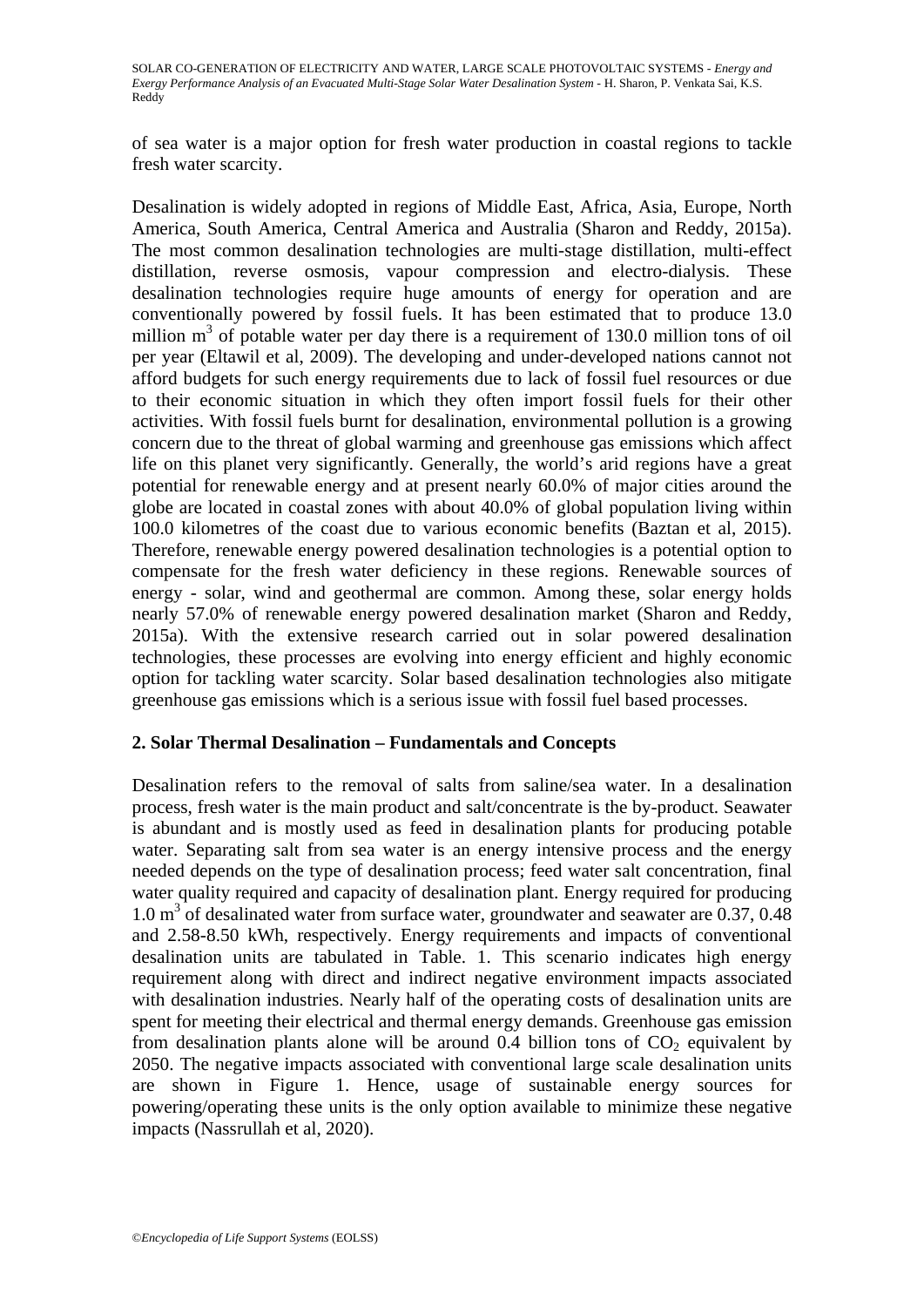Desalination processes in general can be broadly classified into thermal and membrane categories. In thermal processes, sea water is heated to the required temperature and allowed to evaporate under ambient or reduced pressure to produce vapors in distillation chambers. These vapors are then condensed and used for human consumption and process industries. In a membrane process, potable water is generated from sea water by allowing water molecules from high concentration side to pass through a semipermeable membrane. In the case of reverse osmosis (RO) process this is done by applying pressure higher than the osmotic pressure. In the case of electro dialysis it is by applying required electrical potential (Sharon and Reddy 2015a) allowing passage of ions through membranes.

In the case of solar thermal desalination processes, solar energy is used to heat feed sea water to generate water vapor. The concept of solar thermal desalination can be well understood through the global hydrological cycle. A schematic of this cycle is shown in Figure 2**.** Heat energy from the sun evaporates water from the surface of the earth. These generated water vapors rise up as clouds and then condense as rain. This precipitation returns water back to the land, oceans etc. (Enhancedlearning, 2020). A solar thermal desalination unit consists of an evaporator and a condenser. The evaporator traps solar energy and heats up feed water creating vapors which rise up and move towards the condenser due to partial pressure difference maintained in between. These water vapors condense into potable water which is collected. The schematic of a solar thermal desalination unit is shown in Figure 3 to illustrate its working principle**.** 



Figure 1. Negative impacts of conventional large scale desalination units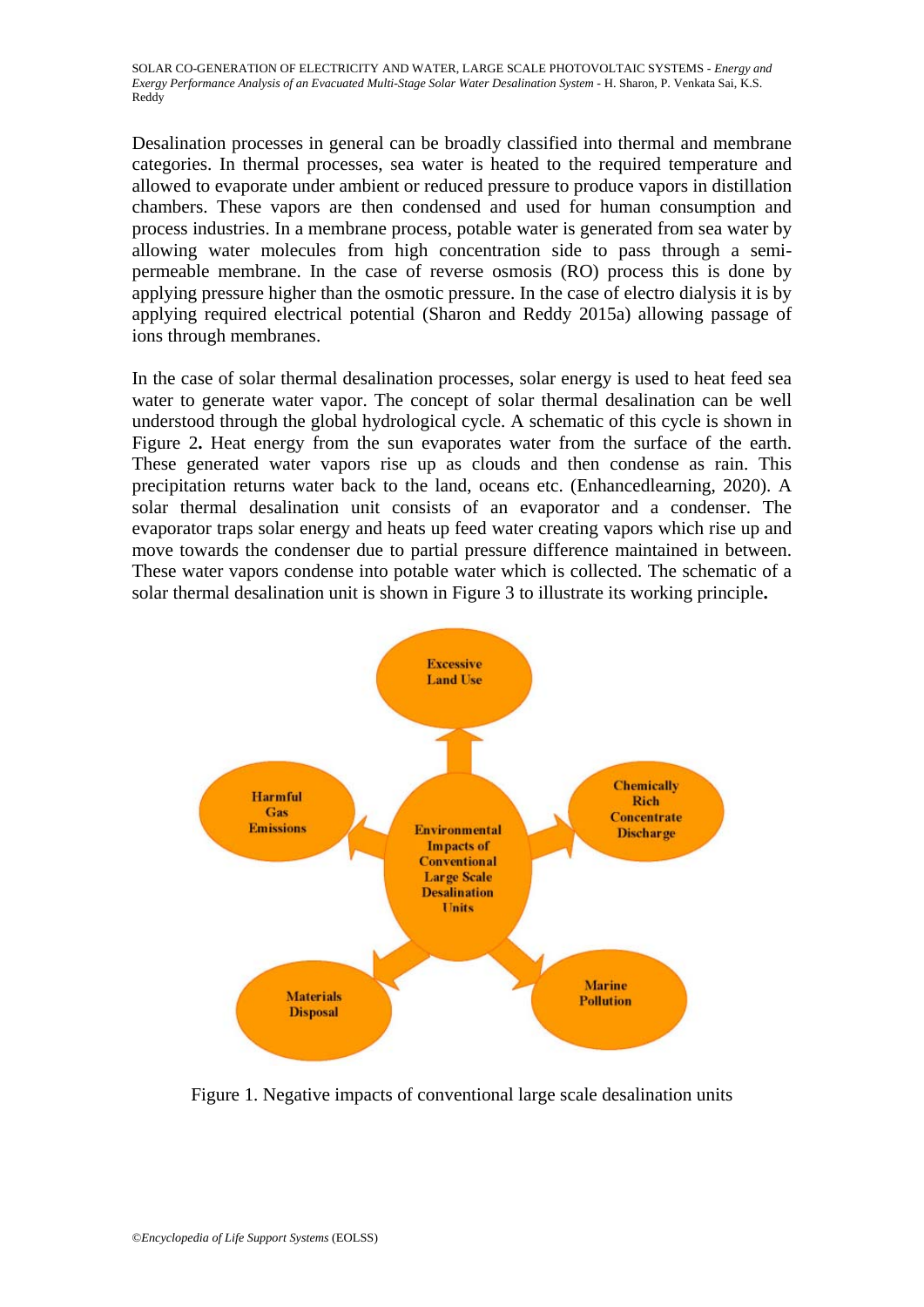

Figure 2. A schematic of the global hydrological cycle



Figure 3. A schematic of solar thermal desalination working principle

| <b>Technology</b>        |                                     | <b>MSF</b>    | <b>MED</b>   | <b>MVC</b>    | <b>RO</b>   | ED          |
|--------------------------|-------------------------------------|---------------|--------------|---------------|-------------|-------------|
| <b>Thermal Energy</b>    | (kJ/kg)                             | 250-300       | 150-220      |               |             |             |
| <b>Electrical Energy</b> | $(kWh/m3$ of<br>distillate)         | $3.5 - 5.0$   | $1.5 - 2.5$  | $11.0 - 12.0$ | $5.0 - 9.0$ | $2.6 - 5.5$ |
| Harmful gas<br>emissions | (kg of $CO_2/m^3$ of<br>distillate) | $13.5 - 22.5$ | $7.2 - 18.1$ | $9.9 - 10.8$  | $4.5 - 8.1$ | $2.3 - 5.0$ |
| Distillate quality       | (ppm)                               | < 10          | < 10         | < 10          | 400-500     | 150-500     |

Table 1. Conventional Desalination Technologies – Energy Requirements and Harmful Gas Emissions (Gude et al. 2010 and Al-Karaghouli and Kazmerski 2013)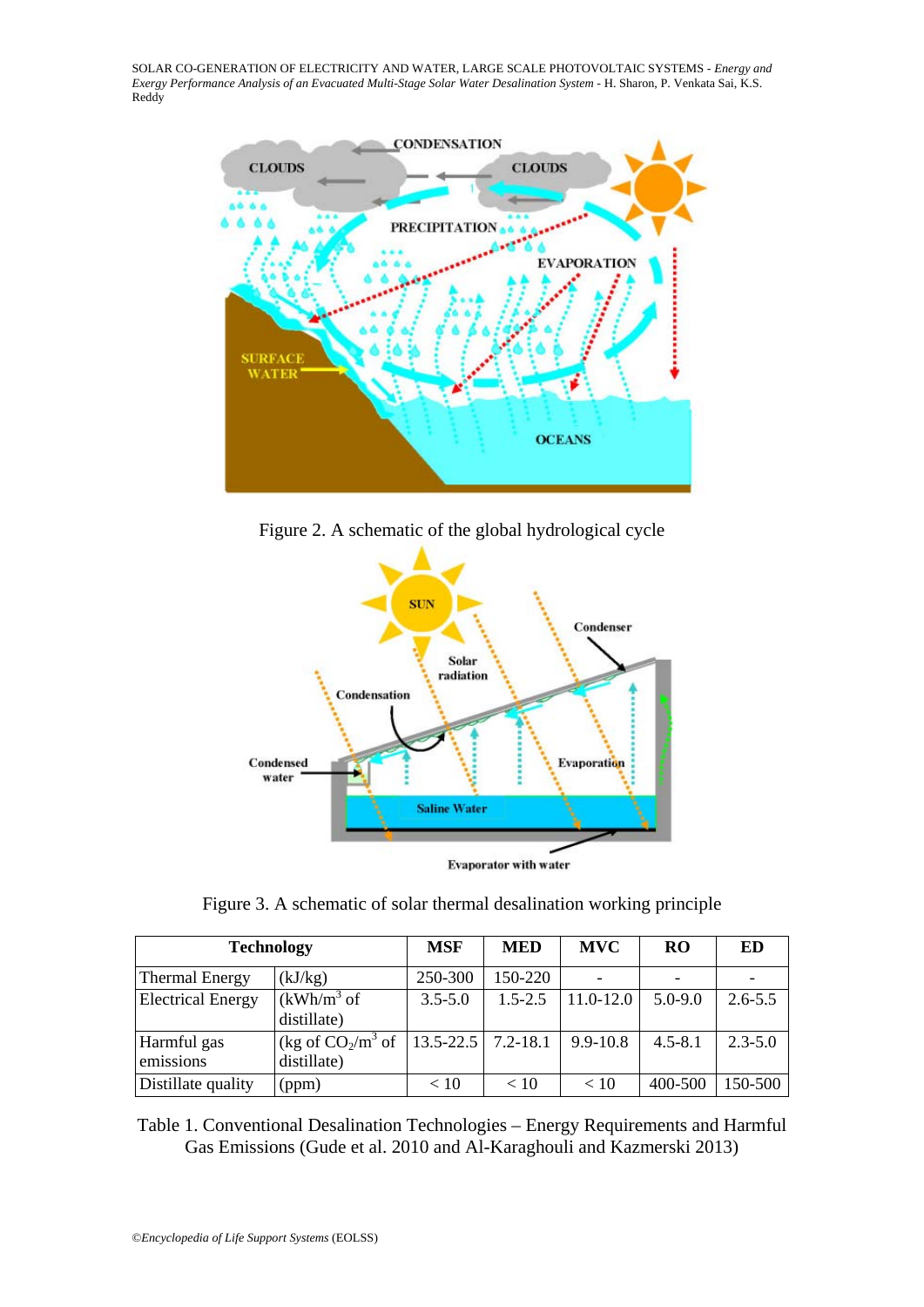### **3. Solar Thermal Desalination Processes for Potable Water Production**

Thermal desalination in general is more advantageous than membrane desalination as it does not require feed water pre-treatment and can produce high quality distillate from any low quality water. One of the major drawbacks of thermal desalination process is its huge energy consumption. At least,  $27.4$  kg of oil is consumed to produce 1.0 m<sup>3</sup> of distillate in thermal process which also leads to huge  $CO<sub>2</sub>$  emission. In the water scarce zones in the world which are blessed with abundant solar radiation which can be effectively utilized to meet the energy demands of desalination plants. Solar thermal desalination processes can be classified according to two types of heating- direct and indirect. Solar radiation directly heats up feed water in a distillation chamber to produce vapors in the direct heating type desalination units. In the case of indirect type systems, feed water is heated with the aid of solar collectors in distillation chambers or heated externally and fed to distillation chamber for evaporation. All high capacity commercial desalination units like multi-stage flash, multi-effect distillation and vapor compression units are of indirect type. A solar basin still shown in Figure 3 comes under the direct type and its productivity is low, i.e., in the range of 2.0 to 3.0  $L/d.m^2$ . Productivity of this direct type unit can be further enhanced by using energy storage, reflecting mirrors, external condensers, cooling glass cover with flowing water and reusing latent heat of vaporization.

The advantages and drawbacks of the direct type solar desalination units are:

### Advantages:

- a. Easy to construct, operate and maintain
- b. Low initial investment
- c. Low environmental impact
- d. Brine can be concentrated to achieve zero liquid discharge

#### Disadvantages:

- a. Large area requirement for given production capacity
- b. Low performance and productivity
- c. High water production cost
- d. Not suitable if water demand exceeds  $0.2 \text{ m}^3/\text{d}$

The advantages and drawbacks of indirect type solar desalination units are:

#### Advantages:

- a. Low area requirement for given production capacity
- b. Highly efficient and more suitable for large scale water production
- c. Low water production cost

#### Disadvantages:

- a. Require heavy equipments and high capital cost
- b. Require electrical power in addition to thermal energy
- c. Corrosion is a major problem
- d. High environmental impacts due to feed water intake and hot brine discharge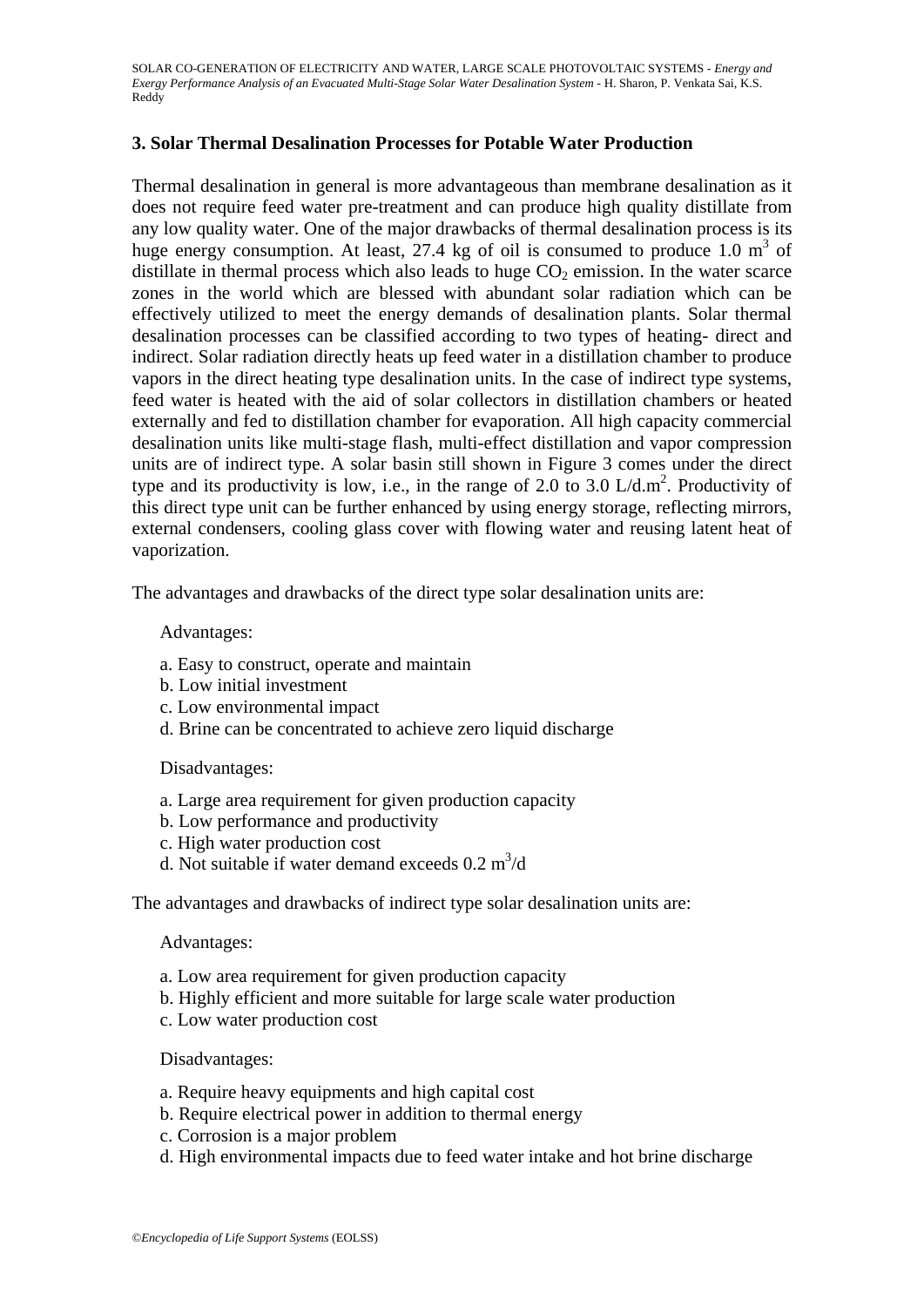### **4. Multi-Stage Solar Desalination Systems**

### **4.1. Concept of Multi-Stage Solar Desalination Systems**

In multi-stage desalination systems, latent heat of condensation from one stage of the distillation unit is supplied for next consecutive stage. Hence, the combined benefit of reduced energy requirement and increased yield is possible with these units.

### **4.2. Classification and System Description**

Multi-stage desalinations systems are generally classified according to the following features as shown in Figure 4.

- a. **Feed water heating mode (Active or passive)**: Feed water is heated within the distillation unit by solar radiation in passive units. In the case of active units, feed water is heated in external units by heat from solar collectors or waste heat from other processes and fed into the distillation unit for evaporation.
- b. **System orientation (Horizontal or vertical)**: Evaporation stages are parallel or nearly parallel to the ground in the case of horizontal units. Evaporation stages are vertical to the ground in the case of vertical units. Horizontal units have stagnant water mass or free flowing water. Vertical units are sub classified into convection type and diffusion type. In the convection type, the gap between evaporating and condensing surfaces is higher to facilitate movement of air and transfer of water vapor from the evaporating section to condenser surfaces (Kiatsiriroat et al, 1987; Reddy and Sharon, 2016). Gaps maintained in convection units are about 50.00 mm (Zhang et al, 2020). In the case of diffusion type, the gap is less than 10.00 mm, due to which convection is suppressed and water vapors reach condensing surfaces only by diffusion (Tanaka et al, 2000; Tanaka and Nakatake, 2004).
- c. **Feed water distribution (Series or Parallel)**: Feed water is divided and distributed to all stages in parallel flow mode. These units have a number of inlets and outlets (Reddy et al, 2012). In the case of series flow, feed water enters through one inlet of the uppermost stage and flows over other stages by gravity and exits the unit through the outlet of the bottom most stage (Reddy and Sharon, 2017).



Figure 4. Classification of multistage solar desalination systems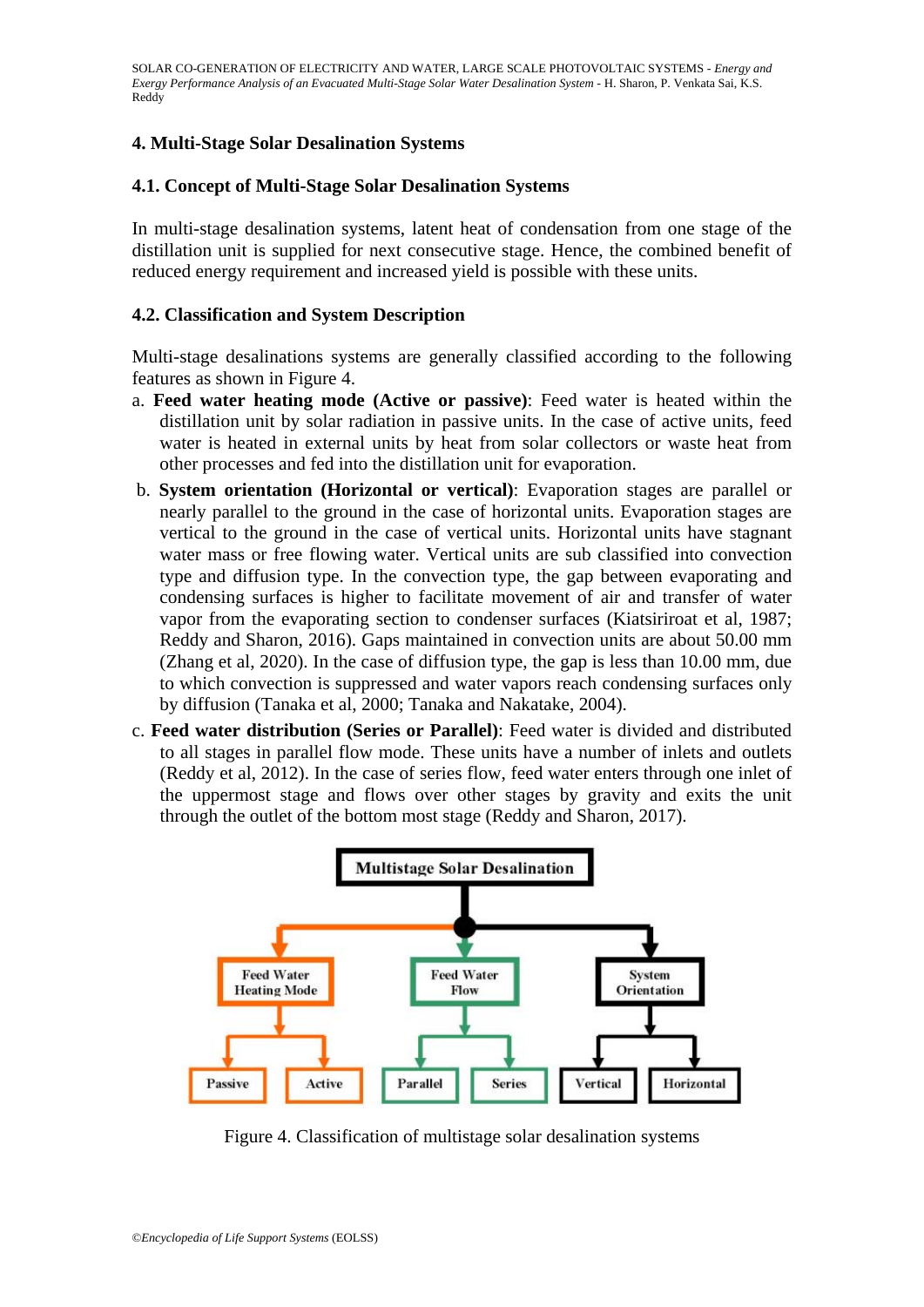In the multistage desalination unit with parallel flow of feed water analyzed by Reddy et al (2012) multiple rectangular trays are arranged one over another with a fixed gap between them as shown in Figure 5. The top surface of each tray acts as an evaporating surface and the bottom surface of each tray acts as a condensing surface. These trays are arranged with a tilt angle with respect to the horizontal for natural motion of condensed droplets. A pair of consecutive trays constitutes a stage. A number of these stages stacked upon one another makes a multi-stage desalination unit. Over the top most stage, a reservoir is created as the feed water source. Feed water from reservoir is heated using solar flat plate collectors or by any other auxiliary source and fed into all the stages at controlled mass flow rate. A porous silk cloth is provided over the top surface of each tray for uniform spread of feed water over the evaporating surface. This ensures high evaporation owing to the thin water film thickness. The vapors formed by evaporation move towards the condensing surface and get condensed due to temperature difference with it forming droplets. These droplets slide downwards and are collected in a distillate collection trough. The left-over brine from each stage is collected separately in a brine collection tank.



Figure 5. Multi-stage desalination unit with feed water flow coupled with solar flat plate collectors.

In a multi-stage desalination unit with stagnant feed water level analyzed by Shatat and Mahkamov (2010), sheets are welded into rectangular form steel casing creating stages as shown in Figure 6. The bottom most stage has flat bottom which is denoted as Stage 1 whereas all other stages are formed with 'V' shaped bottoms and are denoted as Stages 2 to *N*. A reservoir for feed water is designed over the Stage *N*. Overflow pipes are used to feed saline water from the reservoir to Stage *N* and from there into the next consecutive stages. A pump circulates a low temperature heat transfer fluid into the solar collector field. The temperature of heat transfer fluid is increased in solar flat plate collectors. This high temperature heat transfer fluid exchanges heat to Stage 1 of the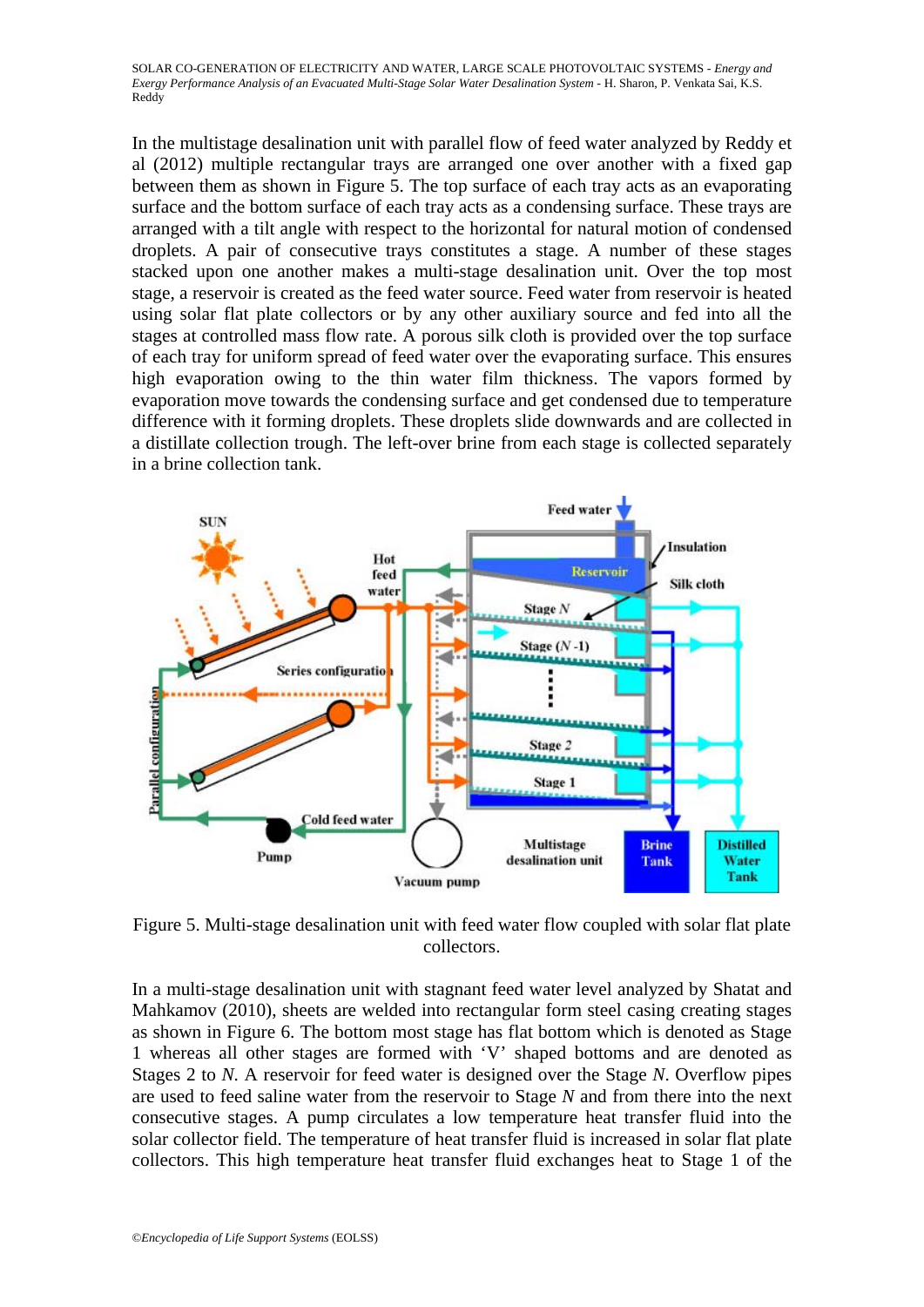multi-stage unit using a horizontal serpentine tubular heat exchanger. The process of evaporation is same as the previous case and the vapors formed are condensed over the condensing surfaces. A simple long triangular collection trough is placed at the centre of the stages to collect the distillate.

In multi-stage desalination unit with stagnant feed water arrangement analyzed by Fernández and Chargoy (1990), the organization of stages is in the same manner as in the system studied by Shatat and Mahkamov (2010) but with different tray bottom shape. Though the bottom most stage has flat surface, other stages have trays of inverted V-shaped or W shaped bottom as shown in Figure 6. In this system, feeding in each stage is done manually. The heat energy is supplied only to the bottom stage with flat surface using a heat exchanger. The condensed distillate is collected in the two long collector ducts located underneath the bottom edge of sloped trays. These ducts also prevent the leakage of vapor into next stage through gaps in tray seats.



**Inverted V-shaped tray** 

Figure 6. Multi-stage desalination unit with stagnant feed water level coupled with solar flat plate collectors and an alternate inverted V-shaped tray.

In the active multistage series flow solar distillation unit proposed and analyzed by Reddy and Sharon (2017), a bottom basin and a number of tilted metallic partition trays are enclosed in a vertical rectangular chamber as shown in Figure 7. The arrangement of these metallic partition trays one over the other is like in a stair case (between the landings) in a multi storey building. For the free flow of feed water under gravity and free motion of condensed vapors, these metallic partition trays are tilted at an angle with the horizontal plane. The evaporating surfaces of metallic trays are lined with capillary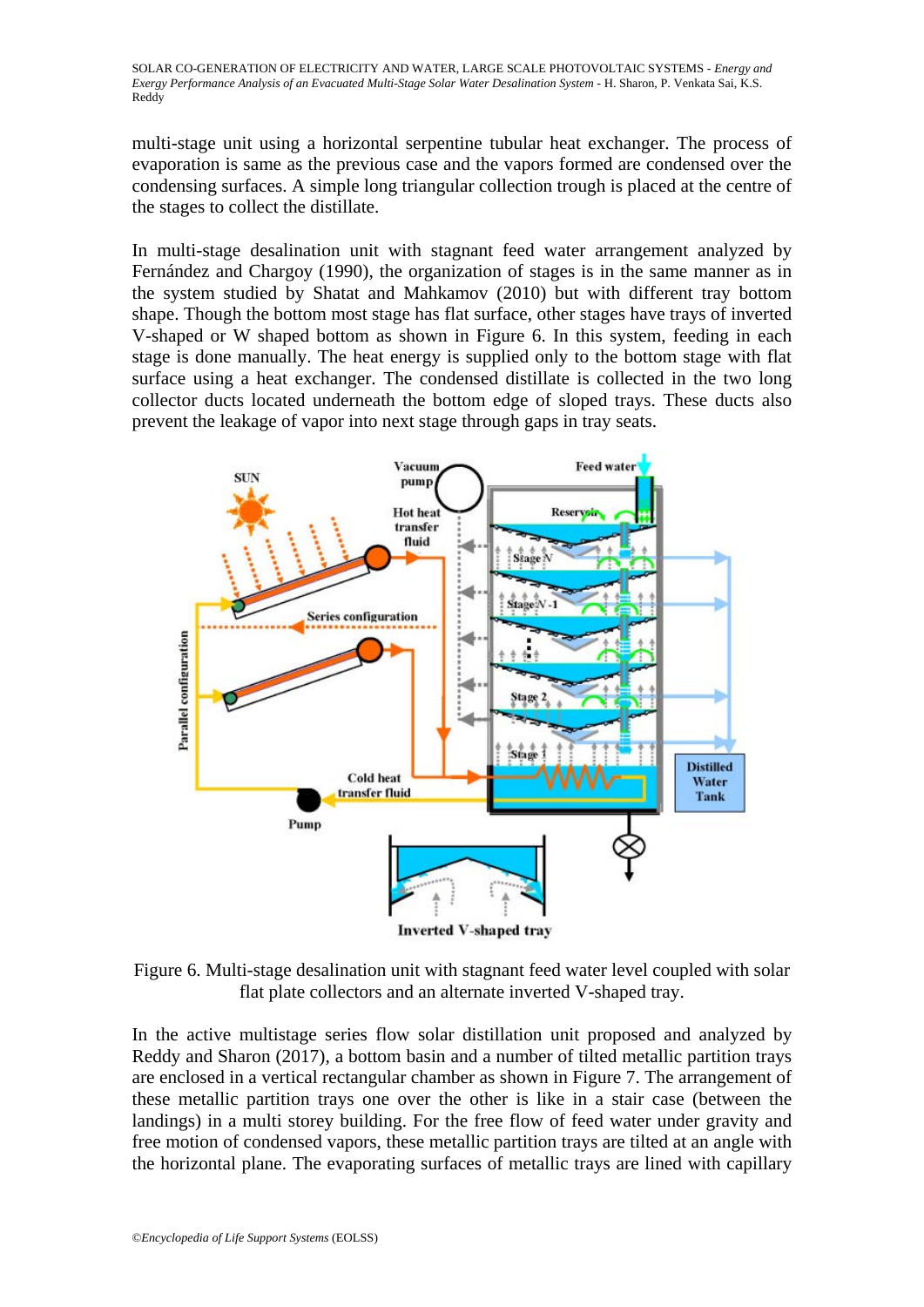cloth for proper spread of feed water for evaporation. At the bottom end of each of the condensing surfaces of metallic trays, a distillate collection trough is attached to collect distilled water. The feed water is stored in a feed water reservoir from which it is supplied to the stages of distillation unit. Initially, the bottom basin is filled with feed water by opening Valve V1 and overflow Valve V2 whereas all the other valves are closed. Once the desired water level is achieved in bottom basin, water overflows through Valve V2 and the Valves V1 and V2 are now closed. The feed water in the bottom basin is sent to the solar flat plate collector for using Valves V3, V4 and V5 to raise its temperature. At the same time, the feed water in the reservoir is allowed to flow into stages by opening stage Valve SV. The bottom and side surfaces of the distillation unit are insulated to minimize the heat losses to the atmosphere. Upon heat exchange from solar flat plate collectors, the heated feed water is supplied to the bottom basin of the distillation unit where evaporation occurs. The water vapors thus formed rise up and condense over the condensing surface which is at a relatively lower temperature relative to the bottom basin. The latent heat of condensation released will be utilized to enhance the evaporation of feed water flowing over that surface. This evaporation-condensation process continues in later stages with effective utilization of latent heat of condensation across whole the unit. As the feed water flowing from the reservoir through the various stages loses certain amount of its mass by evaporation, the remaining concentrated brine is collected in the brine tank from the evaporative surface of Stage 2. The condensate from each stage is collected in the distillate collection trough and led into the distillate tank. The other side of the condensing the surface of the last stage is exposed to the atmosphere to which it loses the obtained heat energy by convection and radiation. To reduce the temperature of the condensing surface further, the other side of the condensing surface is lined with wetted wick due to which evaporative cooling takes place. The distillation unit is also operated under reduced pressure with the help of a vacuum pump.

In a vertical multi-effect solar desalination unit (Figure 8) analyzed by Reddy and Sharon (2016), a number of vertical chambers or stages are created with trays and partitions. The inner side of each chamber acts as an evaporating surface whereas the outer side of the adjacent one acts a condensing surface as shown in Figure 8. At the end of the last stage, a feed water reservoir is provided which acts as a condenser for the last stage. In each stage, feed water is supplied through individual feed water troughs from the top maintaining thin film flow over the evaporator surfaces. The distillate condensed over the condensing surface is collected in a distillate trough. This unit is said to be active due to the integration of the unit with solar flat plate collector for external feed water heating. The movement of vapors towards the condensing surface takes place due to the difference in partial pressures and the latent heat of condensation is transferred to from one stage to the next. The rate of evaporation tends to increase from the initial to the final stage due to effective utilization of latent heat from the preceding effects. This unit is provided with a vacuum pump for low pressure operation for enhanced evaporation to obtain higher distillate yield.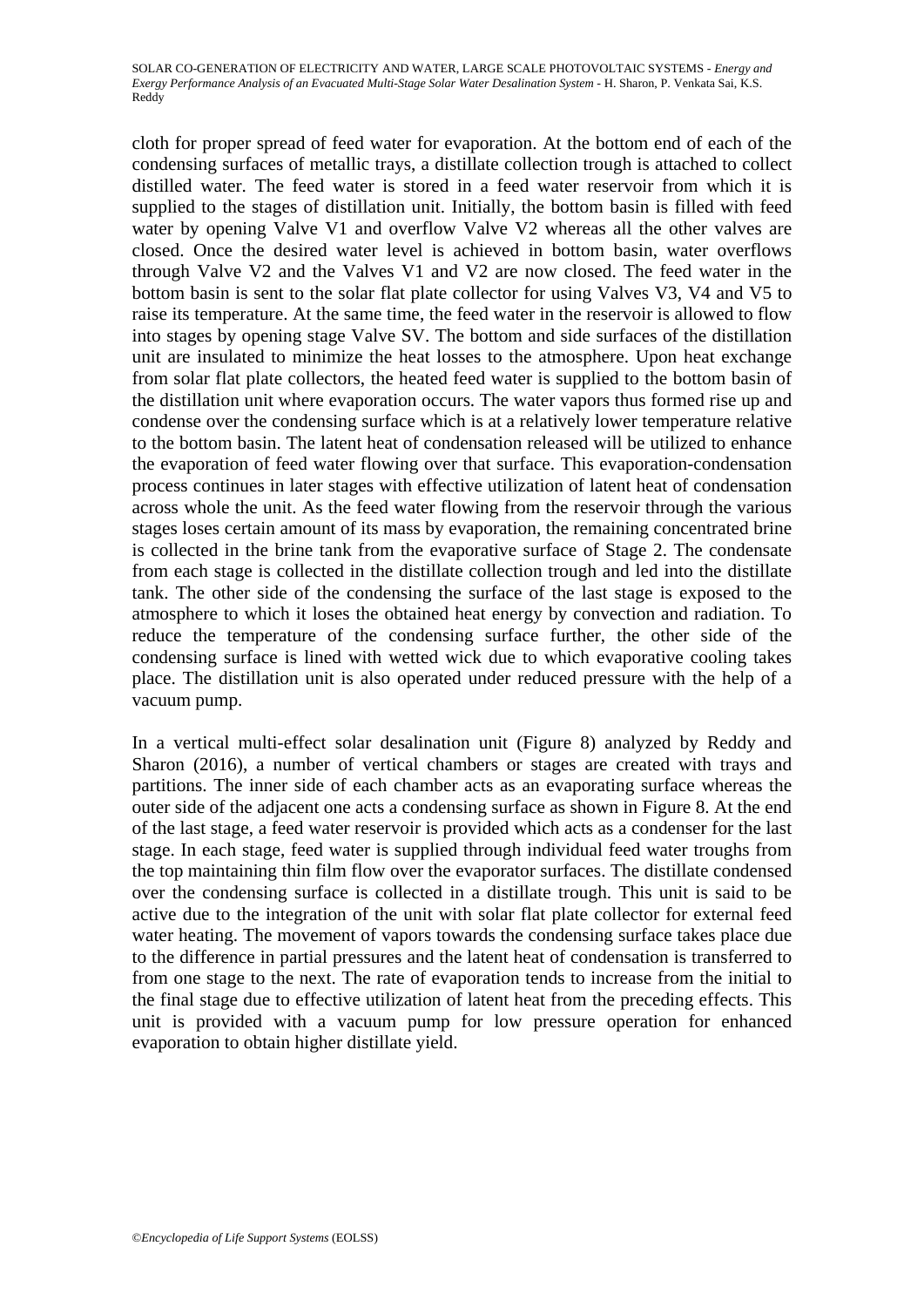

Figure 7. Active multistage series flow solar distillation unit analyzed by (Reddy and Sharon, 2017)*.* 



- - -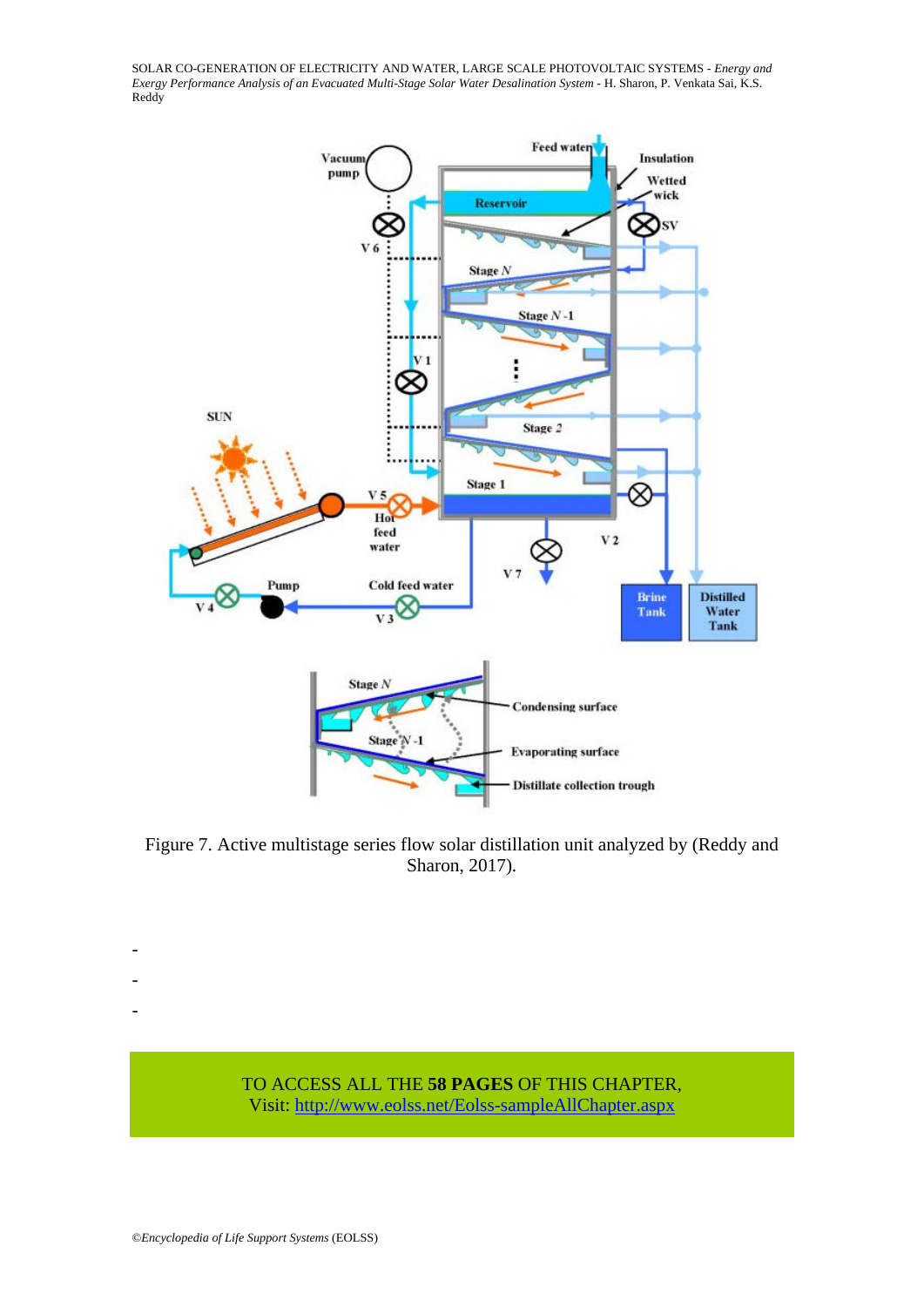#### **Bibliography**

Abakr, Y.A. and Ismail, A.F., (2005). Theoretical and experimental investigation of a novel multistage evacuated solar still. *J. Sol. Energy Eng.*, 127(3), pp.381-385. [A detailed modeling and stress analysis of circular multistage desalination unit is provided]

Abdessemed, A., Bougriou, C., Guerraiche, D., Abachi ,R., (2019). Effects of tray shape of a multi-stage solar still coupled to a parabolic concentrating solar collector in Algeria. *Renewable Energy* 132, pp.1134-1140. [Impact of tray shapes on distillation unit performance is presented]

Adhikari, R.S. and Kumar, A., (1993). Transient simulation studies on a multi-stage stacked tray solar still. *Desalination*, 91(1), pp.1-20. [Detailed step by step procedure for simulating multi-stage unit performance is provided]

Adhikari, R.S., Kumar, A. and Sodha, M.S., (1991). Thermal performance of a multi - effect diffusion solar still. *International Journal of Energy Research*, 15(9), pp.769-779. [Impact of various heat inputs on desalination unit performance is reported]

Ahmed, M.I., Hrairi, M., Ismail, A .F., (2009). On the characteristics of multistage evacuated solar distillation. *Renewable Energy* 34: pp.1471–1478. [Impact of operating pressure on performance of desalination unit is presented]

Al-Ghamdi, A.Y., Saraya, M.E.I., Al-Ghamdi, A.O. and Zabin, S.A., (2014). Study of physicochemical properties of the surface and ground water. *American Journal of Environmental Sciences*, 10(3), pp.219- 235. [Various water quality parameters has been discussed in detail]

Al-Hussaini, H., Smith, I.K., (1995). Enhancing of solar still productivity using vacuum technology, *Energy conversion and management*. 36 (11): pp.1047 –1051. [Impact of operating pressure on yield and temperature is provided]

Ali-Karaghouli, A., Kazmerski, L.L., (2013). Energy consumption and water production cost of conventional and renewable-energy-powered desalination processes. *Renew Sustain Energy Rev* 24: pp.343–356. [A comprehensive review on energy and economic aspects of various desalting units are provided]

AlZahrani, A.A. and Dincer, I., (2018). Energy and exergy analyses of a parabolic trough solar power plant using carbon dioxide power cycle. *Energy conversion and management*, 158, pp.476-488. [A detailed procedure for exergy analysis can be found]

Banat, F. and Jwaied, N., (2008). Exergy analysis of desalination by solar-powered membrane distillation units. *Desalination*, 230(1-3), pp.27-40. [Exergy transport equations modeling for open systems are given]

Baztan, J., Chouinard, O., Jorgensen, B., Tett, P., Vanderlinden, J.P. and Vasseur, L., (2015). *Coastal zones: Solutions for the 21st century*. Elsevier.

Berenguel-Felices, F., Lara-Galera, A. and Muñoz-Medina, M.B., 2020. Requirements for the construction of new desalination plants into a framework of sustainability. *Sustainability*, 12(12), pp.5124. [Social, economic, and environmental variables that are critical in the development of desalination plants are discussed]

Bergman, T.L., Incropera, F.P., DeWitt, D.P. and Lavine, A.S., (2011). *Fundamentals of heat and mass transfer*. John Wiley & Sons. John Wiley, India [Basics of heat and mass transfer is provided in depth with emphasis on practical applications]

Cengel, Y.A. and Boles, M.A., (2007). *Thermodynamics: An Engineering Approach* 6th Editon (SI Units). The McGraw-Hill Companies, Inc., New York. [Basics of thermodynamics is provided in depth with emphasis on practical applications]

Chiavazzo, E., Morciano, M., Viglino, F., Fasano, M. and Asinari, P., (2018). Passive solar high-yield seawater desalination by modular and low-cost distillation. *Nature Sustainability*, 1(12), pp.763-772.[Use of hydrophilic and hydrophobic membranes to increase evaporation rates of solar still has been presented]

Chilton, T.H. and Colburn, A.P., (1934). Mass transfer (absorption) coefficients prediction from data on heat transfer and fluid friction. *Industrial and engineering chemistry*, 26(11), pp.1183-1187.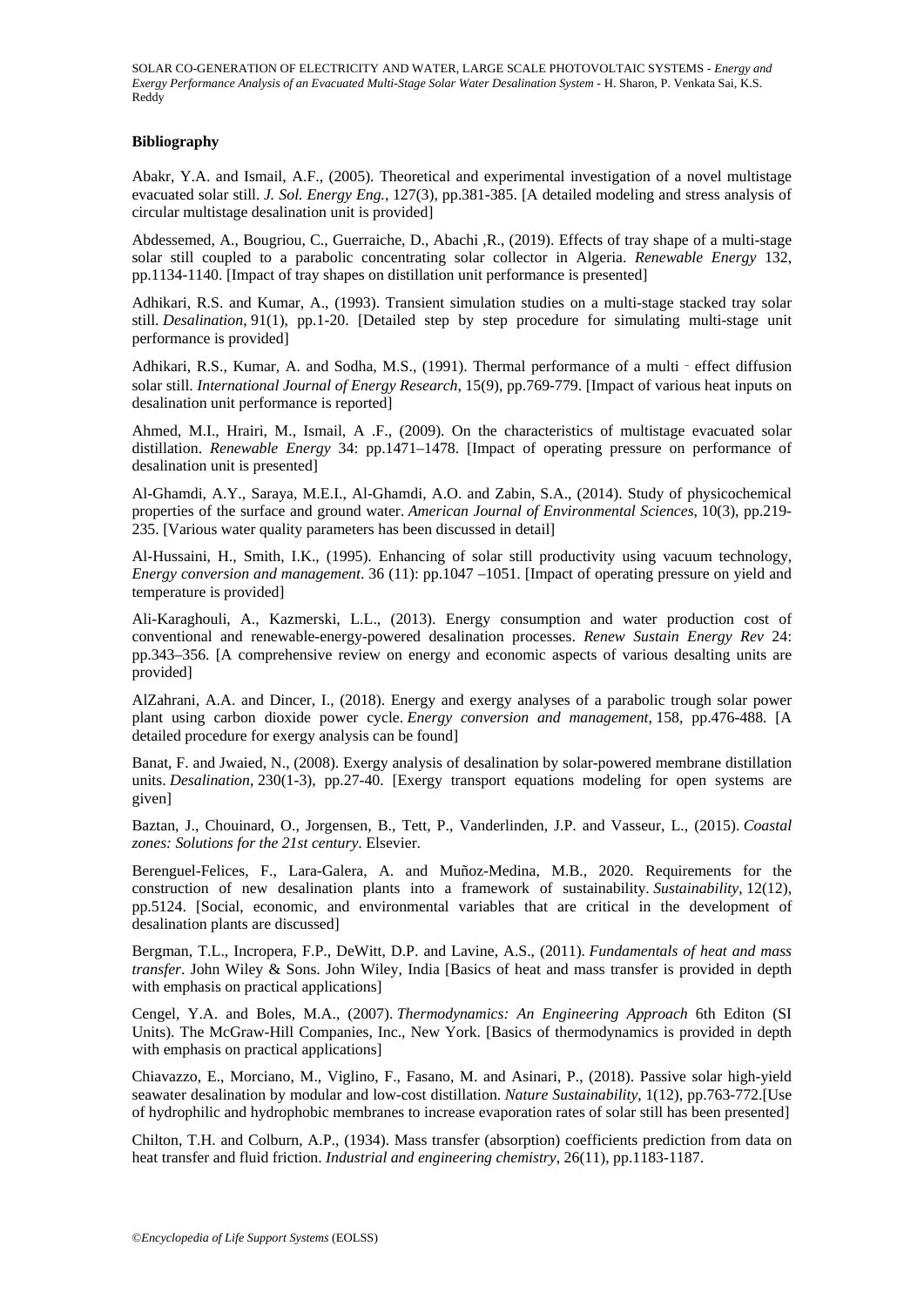Chong, T.L., Huang, B.J., Wu, P.H. and Kao, Y.C., (2014). Multiple-effect diffusion solar still coupled with a vacuum-tube collector and heat pipe. *Desalination*, 347, pp.66-76. [Concept of integrating vacuum based heat pipe with diffusion still to increase fresh water productivity is given]

Cooper, P.I., (1969). The absorption of radiation in solar stills. *Solar energy*, 12(3), pp.333-346. [Method to quantify solar radiation over solar still components is presented]

Coulson, J.M., (1999). *Coulson and Richardson's Chemical Engineering Volume 1-Fluid Flow. Heat Transfer and Mass Transfer (6th Edition)*. Elsevier, 108.

Davani, A., Kashfi, M. and Mozafary, V., (2017). Experimental analysis of a multistage water desalination system utilizing an evacuated parabolic solar trough with a solar tracker. arXiv preprint arXiv:1712.06576. [Use of parabolic trough to increase solar still productivity is presented]

Demirel, Y., (2013). *Nonequilibrium thermodynamics: transport and rate processes in physical, chemical and biological systems*. Newnes.

Diaf, A., Cherfa, A., Karadaniz, L., Tigrine, Z., (2016). A technical – economical study of solar desalination. *Desalination* 377: pp.123 –127. [New model of tray type desalination is provided]

Dwivedi, V.K., Tiwari, G.N., (2010). Thermal modeling and carbon credit earned of a double slope passive solar still. *Desalination and Water Treatment* 13:1-3, pp.400-410. [Fine details about environmental benefit modeling of solar still is provided]

El-Agouz, S.A., Abd El-Aziz, G.B., Awad, A.M., (2014). Solar desalination system using spray evaporation, *Energy* 76: pp.276-283. [Concept of enhancing yield by spraying water is provided]

El-Bialy, E., Shalaby, S.M., Kabeel, A.E., Fathy, A.M., (2016). Cost analysis for several solar desalination systems, *Desalination* 384: 12-30.[Detailed cost analysis for most of the solar desalination units are provided]

Eltawil, M.A., Zhengming, Z. and Yuan, L., (2009). A review of renewable energy technologies integrated with desalination systems. Renewable and sustainable energy reviews, 13(9), pp.2245-2262. [Extensive review on desalination technology is presented]

Enhancedlearning (2020).

https://www.enchantedlearning.com/subjects/astronomy/planets/earth/Watercycle.shtml [concept of rain formation is described]

Estahbanati, M.R.K., Feilizadeh, M., Jafarpur, K., Feilizadeh , M., Rahimpour, M.R., (2015). Experimental investigation of a multi-effect active solar still: The effect of the number of stages. *Applied Energy* 137: pp.46–55. [Impact of addition of stages on solar still yield is presented based on real scale experimental results]

Evangelisti, L., Roberto De Lieto Vollaro, Asdrubali, F., (2019). Latest advances on solar thermal collectors: A comprehensive review. *Renewable and Sustainable Energy Reviews* 114: pp.109318. [Developments in solar thermal collectors is provided]

Feilizadeh, M., Estahbanati, M.R.K., Jafarpur, K., Roostaazad, R., Feilizadeh, M., Taghvaei ,H., (2015). Year-round outdoor experiments on a multi-stage active solar still with different numbers of solar collectors. *Applied Energy* 152: pp.39–46. [Impact of number of solar collectors on yield of distillation unit is presented with experimental data along with different modes of operation]

Fernández, J. and Chargoy, N., (1990). Multi-stage, indirectly heated solar still. *Solar energy*, 44(4), pp.215-223. [Real time long term behavior of multi-stage desalination unit is presented]

Gaur, M.K., Tiwari, G.N., (2010). Optimization of number of collectors for integrated PV/T hybrid active solar still. *Applied Energy* 87: pp.1763–1772. [Detailed modeling is provided to estimate the effect of various parameters on performance of PV/T hybrid solar still]

Gräter, F., Dürrbeck, M. and Rheinländer, J., (2001). Multi-effect still for hybrid solar/fossil desalination of sea-and brackish water. *Desalination*, 138(1-3), pp.111-119. [Use of blowers and mesh screen to increase productivity of multi-stage desalination units is provided]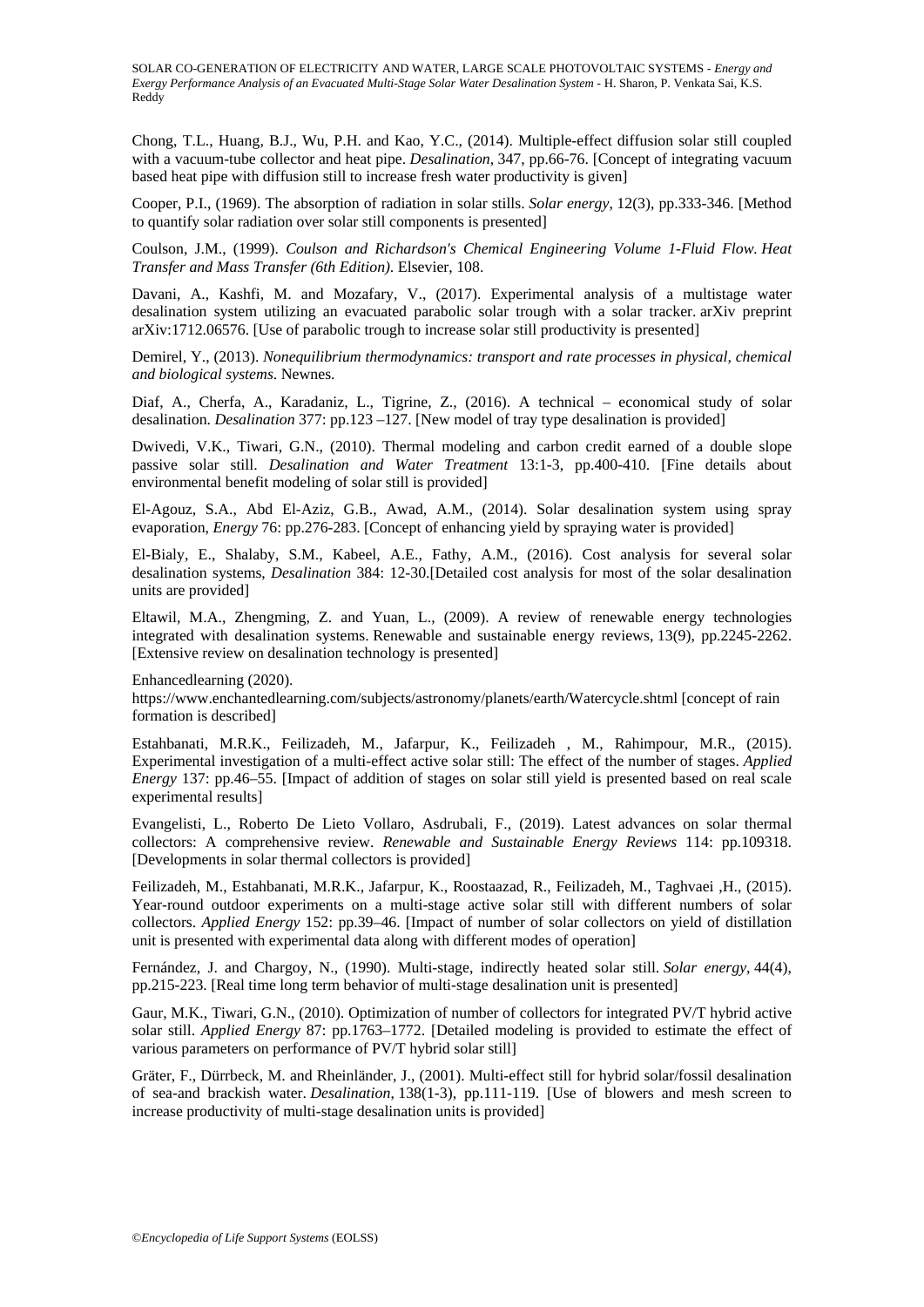Gude, V.G., Nirmalakhandan, N., Deng, S., (2010). Renewable and sustainable approaches for desalination. *Renewable and Sustainable Energy Reviews* 14: pp.2641-2654.[Detailed review on various approaches on renewable energy based desalination is provided]

Hideo, I., (1984). Experimental study of natural convection in an inclined air layer. *International Journal of Heat and Mass Transfer*, 27(8), pp.1127-1139. [Correlations of Nusselt number for various conditions have been presented]

Hongfei, Z., Kaiyan, H., Yinjun, Y., Ziqian, C., Hui, L., (2006). Study on multi-effects regeneration and integral-type solar desalination unit with falling film evaporation and condensation processes, *Sol. Energy* 80: pp.1189 –1198. [Suitable vacuum pressure range for economic operation of multi-effect evacuated units are provided]

Huang, B.J., Chong, T.L., Wu, P.H. and Kao, Y.C., (2014). Solar distillation system based on multipleeffect diffusion type still. *Journal of Sustainable Development of Energy, Water and Environment Systems*, 2(1), pp.41-50. [Impact of low mass flow rate on performance of diffusion stills is discussed]

Iloeje, O.C., (1986). *Performance characteristics of a double layered solar water distiller*. In Intersol Eighty Five (pp. 1339-1345). Pergamon.

Iqbal, M., (1983). *An introduction to solar radiation* Academic Press Toronto 390. [solar radiation modeling procedure is given in detail]

Jones, E., Qadir, M., van Vliet, M.T., Smakhtin, V. and Kang, S.M., (2019). The state of desalination and brine production: A global outlook. *Science of the Total Environment*, 657, pp.1343-1356. [Overview of brine disposal from desalination plants and strategies to minimize them are presented]

Jubran, B.A., Ahmed, M.I., Ismail, A.F. and Abakar, Y.A., (2000). Numerical modelling of a multi-stage solar still. *Energy Conversion and Management*, 41(11), pp.1107-1121. [Novel concept of multi-stage unit is shown with detailed modeling]

Kalogirou, S. (1997). Economic analysis of a solar assisted desalination system. *Renewable Energy* 12(4): pp.351-367. [Economic aspects of solar based desalination units are discussed]

Kalbasi, R., Alemrajabi, A.A., Afrand, M., (2018). Thermal modeling and analysis of single and double effect solar stills: An experimental validation. *Applied Thermal Engineering* 129: 1455–1465.

Karki, S., Haapala, K.R., Fronk, B.M., (2019). Technical and economic feasibility of solar flat-plate collector thermal energy systems for small and medium manufacturers. *Applied Energy* 254: pp.113649.

Kaushal, A.K., Mittal, M.K. and Gangacharyulu, D., (2017). An experimental study of floating wick basin type vertical multiple effect diffusion solar still with waste heat recovery. *Desalination*, 414, pp.35- 45. [Concept of recovering reject heat from reject brine is provided]

Kiatsiriroat, T., Bhattacharya, S.C. and Wibulswas, P., (1987). Performance analysis of multiple effect vertical still with a flat plate solar collector. *Solar and Wind Technology*, 4(4), pp.451-457. [Detailed modeling and experiment on active multiple effect vertical desalination unit are provided]

Kiatsiriroat, T., (1989). Review of research and development on vertical solar stills, *Asean Journal on Science and Technology for Development* 6(1). [Detailed review on types and economics of various vertical stills are provided]

Kumar, S. and Tiwari, G.N., (1999). Triple basin active solar still. *International Journal of Energy Research*, 23(6), pp.529-542. [Effect of climatic and system parameters on performance of triple basin solar still is shown with detailed modeling]

Kumar, S., Tiwari, G.N., (2009). Life cycle cost analysis of single slope hybrid (PV/T) active solar still, *Applied Energy* 86: pp.1995-2004. [Details of embodied energy of various solar still components can be found here]

Kumar, S.A., Kumar, P.S.M., Sathyamurthy , R., Manokar, A.M., (2020). A study of life cycle conversion efficiency and  $CO<sub>2</sub>$  role in the pyramid shape solar stills – Comparative analysis. *Groundwater for Sustainable Development* 11 (2020) pp.100413. [Sensitivity analysis on environmental aspects of basin solar still with different operating modes]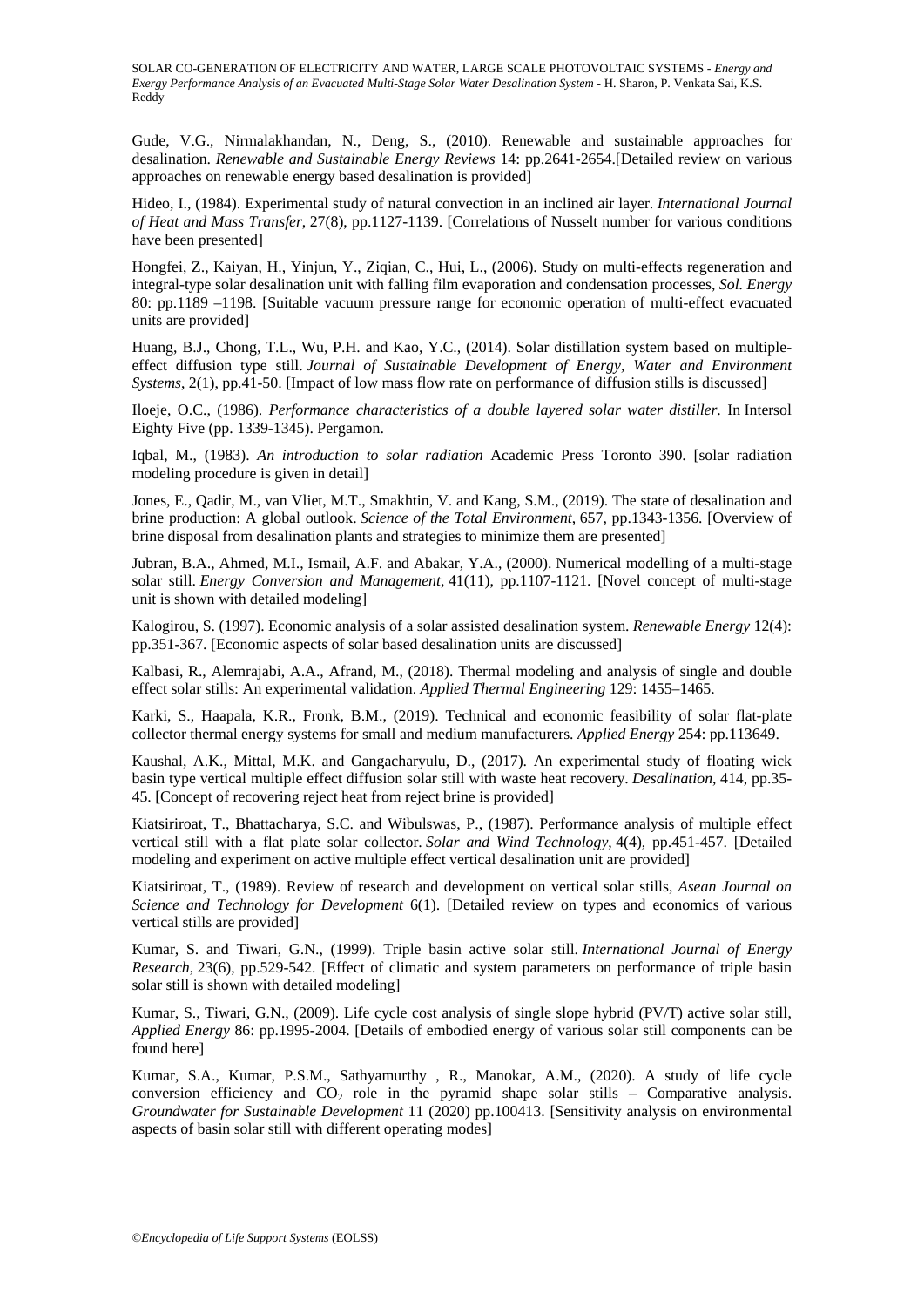Liu, B. and Jordan, R., (1961). Daily insolation on surfaces tilted towards equator. *ASHRAE J*.; (United States), 10. [Modeling of solar radiation over inclined surfaces is presented]

Malik, M.A.S., Tiwari, G.N., Kumar, A. and Sodha, M.S., (1982). *Solar distillation: a practical study of a wide range of stills and their optimum design, construction, and performance* (pp. 11-13). Oxford: Pergamon press. [A guide on solar stills]

Mousavi Maleki, S.A., Hizam, H. and Gomes, C., (2017). Estimation of hourly, daily and monthly global solar radiation on inclined surfaces: Models re-visited. *Energies*, 10(1), pp..134. [Models for estimating solar radiation is presented]

Nassrullaha, H., Anisa, S.F., Hashaikeha, R., Hilal, N., (2020). Energy for desalination: A state-of-the-art review. *Desalination* 491: pp.114569. [Details on sustainability of desalination is presented]

Nishikawa, H., Tsuchiya, T., Narasaki, Y., Kamiya, I. and Sato, H., (1998). Triple effect evacuated solar still system for getting fresh water from seawater. *Applied Thermal Engineering*, 18(11), pp.1067-1075. [New type of high yield evacuated solar distillation unit is presented and experimented]

Prasad, B. and Tiwari, G.N., (1996). Analysis of double effect active solar distillation. *Energy Conversion and Management*, 37(11), pp.1647-1656. [Effect of flowing water over glass cover of double effect solar still is modeled and presented]

Rajaseenivasan, T., Kalidasa Murugavel, K., Elango, T., Samuel Hansen, R., (2013). A review of different methods to enhance the productivity of the multi-effect solar still. Renewable and Sustainable *Energy Reviews* 17: pp.248–259. [Techniques for enhancing multi-effect solar still performance have been provided]

Ranjan, K.R., Kaushik, S.C., (2013). Economic feasibility evaluation of solar distillation systems based on the equivalent cost of environmental degradation and high-grade energy savings, *International Journal of Low-Carbon Technologies* 0:1-8. [Detailed economic analysis is provided]

Reddy, K.S. and Sharon, H., (2016). Active multi-effect vertical solar still: Mathematical modeling, performance investigation and enviro-economic analyses. *Desalination*, 395, pp.99-120. [Detailed thermal modeling, economics and environmental benefits of vertical multi-effect still is provided]

Reddy, K.S. and Sharon, H., (2017). Energy-environment-economic investigations on evacuated active multiple stage series flow solar distillation unit for potable water production. *Energy Conversion and Management*, 151, pp.259-285.[ A novel gravity fed solar desalination is presented, modeled and evaluated]

Reddy, K.S., Kumar, K.R., O'Donovan, T.S. and Mallick, T.K., (2012). Performance analysis of an evacuated multi-stage solar water desalination system. *Desalination*, 288, pp.80-92. [Extensive thermal modeling of thin flow multi-stage solar desalination unit is presented]

Schwarzer, K., Vieira, M.E., Faber, C. and Müller, C., (2001). Solar thermal desalination system with heat recovery. *Desalination*, 137(1-3), pp.23-29. [Modeling, experimentation and water quality analysis of solar and waste heat operated multi-effect desalination unit]

Sharon, H., Reddy, K.S., (2015a). A review of solar energy driven desalination technologies. *Renewable and Sustainable Energy Reviews* 41 (2015) pp.1080–1118.[A detailed review on various conventional and non-conventional desalination units are provided]

Sharon, H., Reddy. K.S., (2015b). Performance investigation and enviro- economic analysis of active vertical solar distillation units. *Energy* 84: pp.794-807. [Detailed thermal modeling, economics and environmental benefits of active vertical solar still is provided]

Sharon, H., Reddy, K.S., Krithika, D., Philip, L., (2017). Experimental performance investigation of tilted solar still with basin and wick for distillate quality and enviro-economic aspects. *Desalination* 410: pp.30 –54. [Two types of tilted solar still has been compared based on their yield, economics and environmental benefits]

Sharqawy , M.H., Lienhard V , J.H., Zubair, S.M.,(2011). Thermophysical properties of seawater: A review of existing correlations and data. *Desalination and Water Treatment*, 29:1-3, pp.355-355. [A guide on properties of seawater]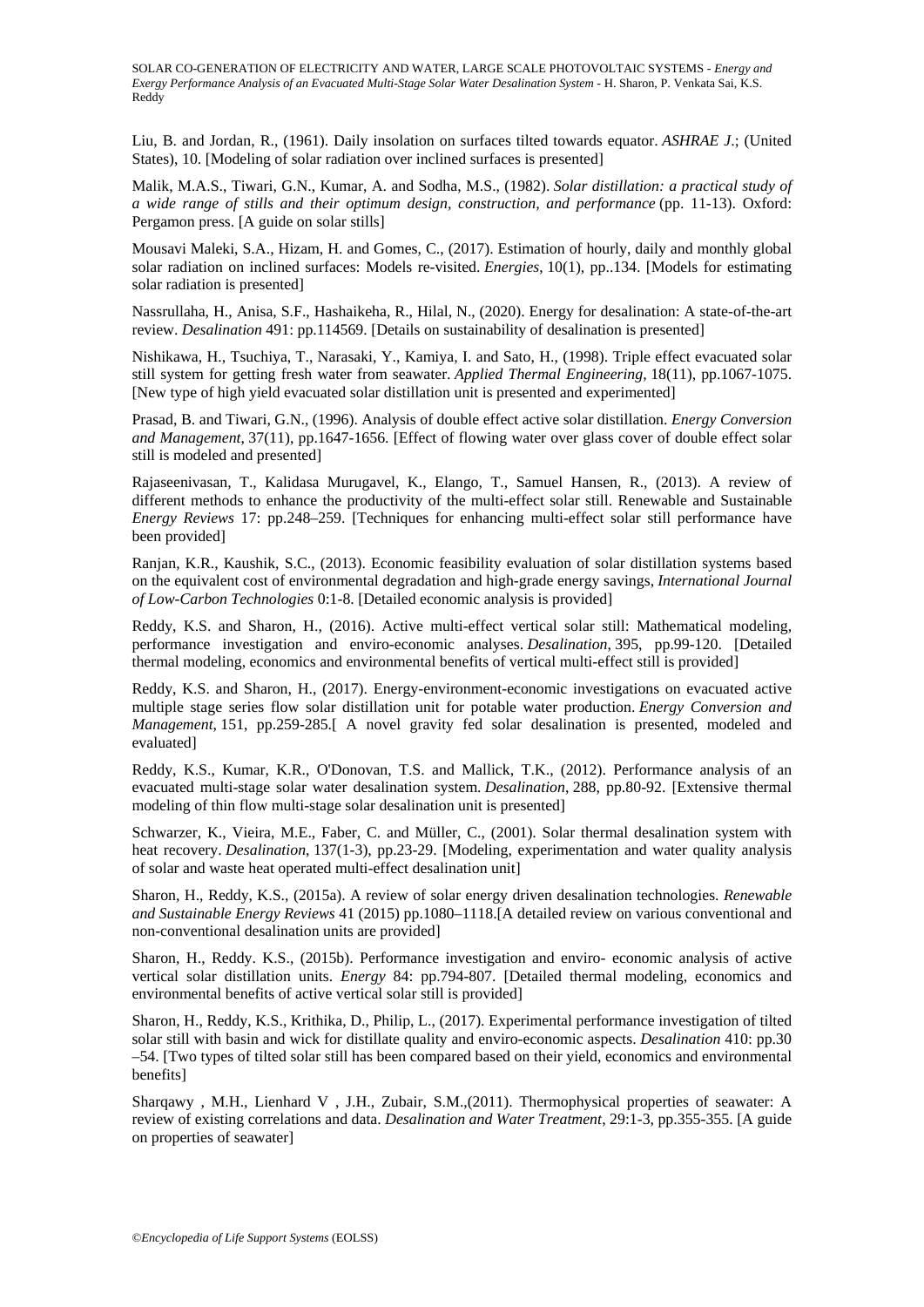Shatat, M.I.M., Mahkamov, K., (2010). Determination of rational design parameters of a multi- stage solar water desalination still using transient mathematical modelling. *Renewable Energy* 35: pp.52–61. [Clear modeling approach for multi-stage desalination unit is provided]

Shatat, M., Worall, M. and Riffat, S., (2013). Economic study for an affordable small scale solar water desalination system in remote and semi-arid region. *Renewable and Sustainable Energy Reviews*, 25, pp.543-551. [Clear economic modeling for solar desalination is presented]

Sodha, M.S., Nayak, J.K., Tiwari, G.N. and Kumar, A., (1980). Double basin solar still. *Energy Conversion and Management*, 20(1), pp.23-32.[ Modeling of double basin solar still is presented]

Soteris A.. Kalogirou, (2009). *Solar energy engineering: processes and systems*. Elsevier/Academic Press. [A book on solar energy basics and application]

Srithar, K., Rajaseenivasan, T., Karthik, N., Periyannan, M., Gowtham, M., (2016). Stand alone triple basin solar desalination system with cover cooling and parabolic dish concentrator, *Renewable Energy* 90: pp.157-165. [Non-tracking type dish is integrated with transparent multi-effect solar still to increase its productivity]

Taghvaei, H., Taghvaei, H., Jafarpur, K., Feilizadeh, M., Estahbanati, M.R.K., (2015). Experimental investigation of the effect of solar collecting area on the performance of active solar stills with different brine depths. *Desalination* 358: pp.76–83. [Correlations for effect of brine depth on yield of active solar still is provided]

Tanaka, H. and Nakatake, Y., (2004). A vertical multiple-effect diffusion-type solar still coupled with a heat-pipe solar collector. *Desalination*, 160(2), pp.195-205. [Performance of the desalination unit for various parameters has been presented]

Tanaka, H., (2009). Experimental study of vertical multiple-effect diffusion solar still coupled with a flat plate reflector. *Desalination*, 249(1), pp.34-40. [Use of reflector for enhancing yield is proved experimentally]

Tanaka, H., Nosoko, T. and Nagata, T., (2000). A highly productive basin-type-multiple-effect coupled solar still. Desalination, 130(3), pp.279-293. [A novel type of desalination unit with high performance is analyzed under various system and climatic parameters]

Tanaka, H., Nosoko, T. and Nagata, T., (2002). Experimental study of basin-type, multiple-effect, diffusion-coupled solar still. *Desalination*, 150(2), pp.131-144. [Proposed theoretical model has been verified experimentally]

Tiwari, G.N. and Lawrence, S.A., (1992). Thermal evaluation of high temperature distillation under an active mode of operation. *Desalination*, 85(2), pp.135-145. [Thermal models of passive and active solar stills have been presented]

Tiwari, G.N., (2002). *Solar energy: fundamentals, design, modelling and applications.* Alpha Science Int'l Ltd. [A book covering basics of solar energy]

Tiwari, G.N., Singh, S.K. and Bhatnagar, V.P., (1993). Analytical thermal modelling of multi-basin solar still. *Energy Conversion and Management*, 34(12), pp.1261-1266. [Thermal modeling of multi-effect basin solar still is provided]

Tiwari, G.N., Lawrence, S.A., Gupta, S.P., (1989). Analytical study of multi-effect solar still. *Energy Conversion and Management* 29(4): pp.259-263. [Thermal modeling of multi-effect solar still is provided]

Toyama, S., ARAGAKI, T., Salah, H.M., Murase, K. and Sando, M., (1987). Simulation of a multi-effect solar still and the static characteristics. *Journal of Chemical Engineering of Japan*, 20(5), pp.473-478. [Step by step modeling of multi-effect solar still is provided]

Tsilingiris, P.T., (2007). The influence of binary mixture thermo-physical properties in the analysis of heat and mass transfer processes in solar distillation systems. Solar *Energy*, 81(12), pp.1482- 1491.[correlations of estimating properties of moist air for varying temperature ranges has been provided]

Tsilingiris, P.T., (2010). Modeling heat and mass transport phenomena at higher temperatures in solar distillation systems–The Chilton–Colburn analogy. *Solar Energy*, 84(2), pp.308-317.[Detailed improved model for estimatin mass tansfer in solar still has been derived and presented]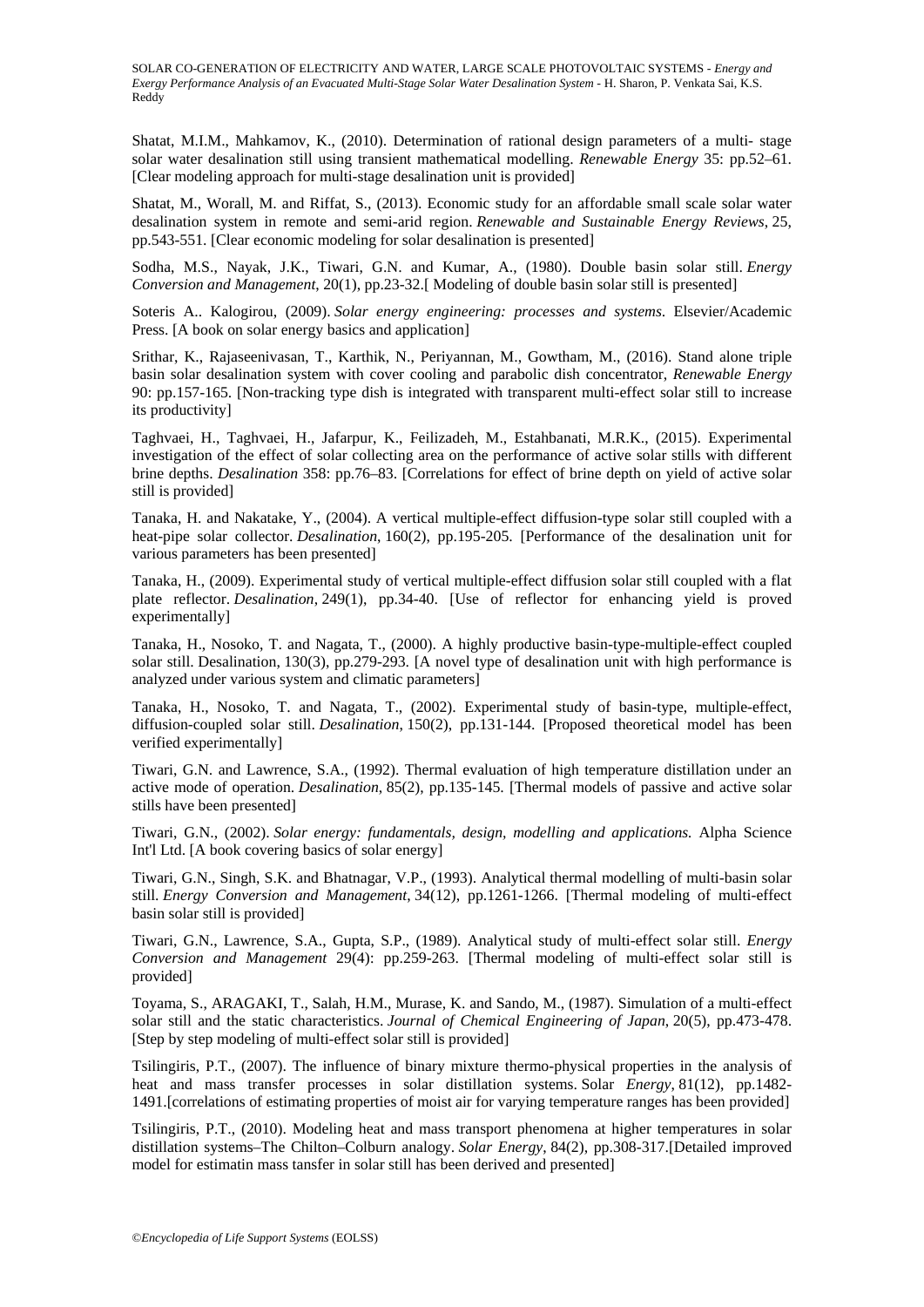Vieira da Silva, M.E., Schwarzer, K., Pinheiro, F.N., Rocha, P.A.C., Freitas de Andrade, C., (2015). Experimental study of tray materials in a thermal desalination tower with controlled heat source. *Desalination* 374: pp.38 –46. [Role of tray materials, thickness and roughness on performance of desalination unit is provided]

Xiong, J., Xie, G. and Zheng, H., (2013). Experimental and numerical study on a new multi-effect solar still with enhanced condensation surface. *Energy Conversion and Management*, 73, pp.176-185. [New type of condensing surface with corrugation is provided]

Zhang, L., Xu, Z., Bhatia, B., Li, B., Zhao, L. and Wang, E.N., (2020). Modeling and performance analysis of high-efficiency thermally-localized multistage solar stills. *Applied Energy*, 266, pp.114864. [Improving yield of multi-stage units by localized heating is presented and modeled]

Zhao, K. and Liu, Y., (2009). Theoretical study on multi-effect solar distillation system driven by tidal energy. *Desalination*, 249(2), pp.566-570. [Concept of desalination with tidal energy is presented]

Zhao, K., Heinzl, W., Wenzel, M., Büttner, S., Bollen, F., Lange, G., Heinzl, S. and Sarda, N., (2013). Experimental study of the memsys vacuum-multi-effect-membrane-distillation (V-MEMD) module. *Desalination*, 323, pp.150-160. [Performance indicator of desalination unit has been provided]

#### **Biographical Sketches**



**Dr. K. Srinivas Reddy** is a Professor of Mechanical Engineering at Indian Institute of Technology Madras and he is also an honorary professor at University of Exeter, UK. He is a Fellow of the National Academy of Engineering (FNAE) and he is specialist in renewable energy with special research interests on concentrating solar power, energy efficiency and environment. He has 8 patent applications and more than 280 publications of which, 150 papers in reputed international journals, including five review articles on solar energy systems and energy storage. His co-authored book on "Sustainable energy and the environment: a clean technology approach" Published by Springer and book chapters on solar energy systems are popular among energy and environment community. Prof. Reddy is actively involved in the implementation of solar thermal technologies for power generation and process heat applications. He has executed several research projects related to solar energy and energy and environment funded by various national and international agencies.



**H. Sharon** received the BE degree (Mechanical) from Government College of Engineering Tirunelveli in 2009, the ME degree (Energy) from Anna University of Technology Tirunelveli in 2011 and the Ph.D. degree (Mechanical-Thermal Sciences) form the Indian Institute of Technology Madras in 2018. He has published 22 peer reviewed journal articles, 13 conference papers, 2 book chapters and 1 patent. He was awarded Institute Research Award and Shri. J. C. Bose Patent Award in 2017 by Indian Institute of Technology Madras for his research works. His research interests are adoption of Solar Energy for Desalination, Wastewater Treatment and Power Generation and conversion of Waste to Energy. He served as Lecturer in National Engineering College Kovilpatti from 2011 to 2012 after his Masters. He also worked as Assistant Professor in Karunya Institute of Technology and Sciences, Coimbatore, Tamil Nadu, India from 2019 to 2020 after his PhD. At present he is working as Adhoc faculty in National Institute of Technology Andhra Pradesh.